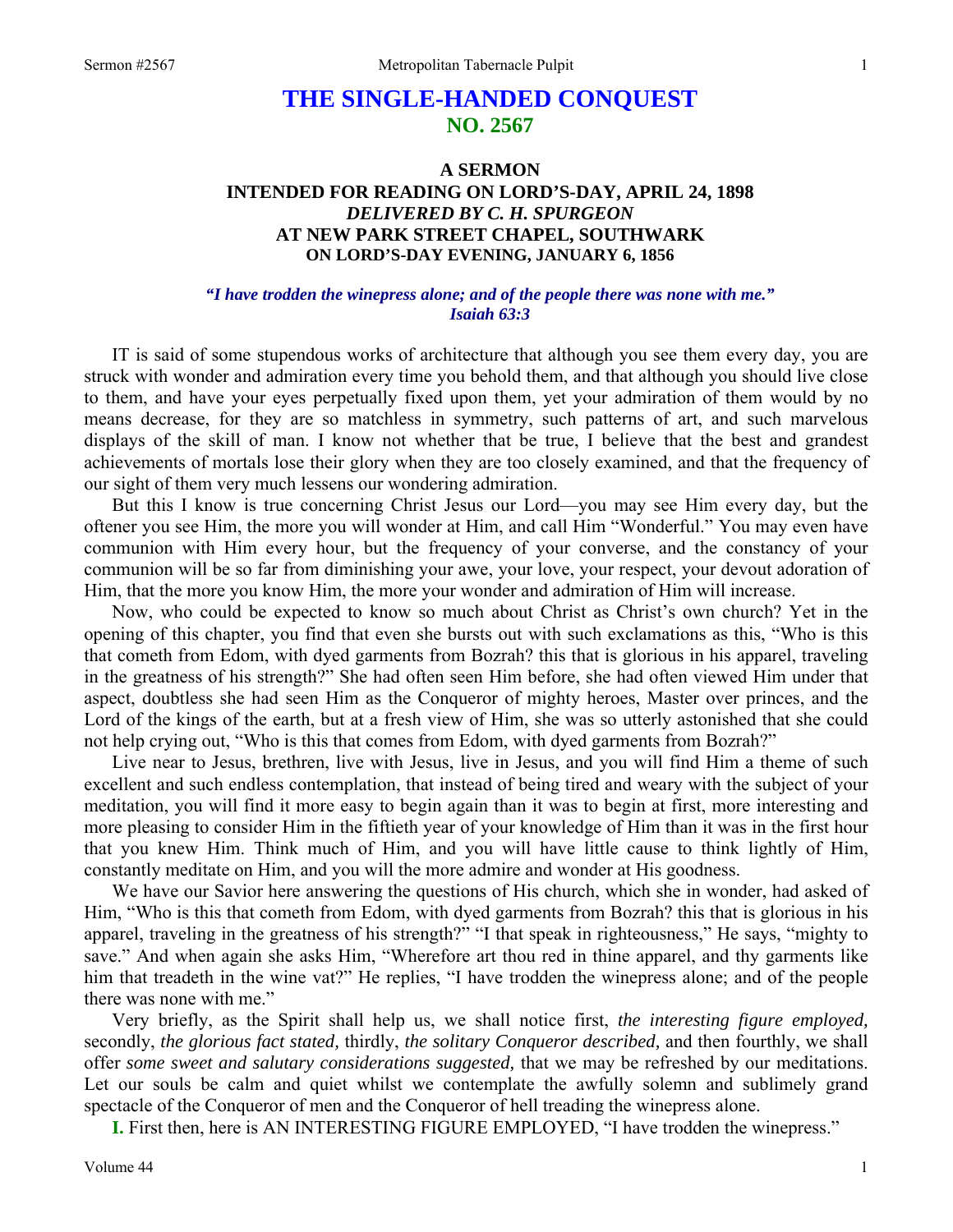You must understand the circumstances to which these words relate. This is Jesus speaking *after* His conquest over His foes—not Jesus before the battle, but Jesus after it—not Jesus buckling on the harness, not Jesus becoming the babe of Bethlehem, but Jesus after the battle is fought and the victory is won. There were certain enemies who opposed the salvation of God's people, there were numberless foes who stood in the way of the deliverance of His chosen, but Christ undertook to conquer them, and now, on His return, He not only declares that He has overcome them, but He uses an expressive figure to set out some of the facts in that wondrous feat of conquest, "I have trodden the winepress."

First, this denotes *the supreme contempt with which the mighty Conqueror regarded the enemies whom He had overcome.* 

It is as if He had said, "I have overcome the many foes of My people, and I compare My victory over them to nothing but the treading of the winepress. Angels sing My praise, the hosts of the redeemed in heaven swell the sublime chorus as, in exultant strains, they declare how I have broken the dragon's head, and have put down the strength of the oppressor, they tell how mighty kings have been slain in My wrath, and giants in My hot displeasure, but as for Myself, I say little about it, I only declare that I have trodden the winepress, and have counted My enemies as easy to conquer as if they had been grapes beneath My feet. My people's crimes may have been tremendous, and their enemies mighty, but coming up, 'with dyed garments from Bozrah,' I have crushed their foes and My foes just as easily as a treader of grapes treads them under foot, I have trodden them as in a winepress."

O ungodly sinner, perhaps you think that it will take God great trouble to destroy you with an utter destruction, but it will not! It may be you think that God will have need to exert much power to send your guilty spirit to the loathsome dungeons of hell, but ah! it will require no might from Him. If you should continue to be His foe, He will tread you beneath His feet as easily as you could tread grapes beneath yours.

What are the berries of the vine beneath the feet of the wine presser? And what shall your soul and body be, when the feet of Jesus tread upon them? In vain your ribs of steel, in vain your sinews of brass, in vain your bones of adamant—if such you had. If your spirit were clothed with scales like leviathans, yet under the feet of Jesus you wouldst be like ripe grapes, the blood whereof flows out freely. Yes! terrible shall be the meaning of that figure when Christ shall say of sinners, at the last day, "I have trodden them down as he that treadeth grapes presseth out the juice thereof, 'I have trodden the winepress."

But mark you, there is in the figure *an intimation of toil and labor,* for the fruit of the vine is not bruised without hard work. So the mighty Conqueror, though, in contempt, He says His foes were as nothing but the grapes of the vintage to His might, yet speaking as a man like unto us, He had something to do to overcome His foes when He fought with them in the Garden.

Sometimes, the wine presser is wearied with his labor, although he takes hold of the strap which is placed above him, and jerking, and dancing, and laughing, and singing all day, he presses out the juice of the grapes, yet oftentimes he wipes the sweat from his brow, and is tired with his toil. So our blessed Lord, albeit He could have crushed the enemies of His church like moths beneath His finger, had enough to do to overcome them in the garden. It was no little pressing of the foot which was needed, when He bruised the old dragon's head in Gethsemane. Then He—

## *"Bore all incarnate God could bear, With strength enough, but none to spare."*

My soul, meditate on this glorious Wine Presser! Those sins which would have crushed you to pieces, He had to tread beneath His feet. How it must have bruised His heel to tread upon those sins! O how powerfully He must have trodden on those crimes of yours, breaking them into less than nothing! How did it force from Him, not sweat like ours, but drops of blood, when He could say, "I have trodden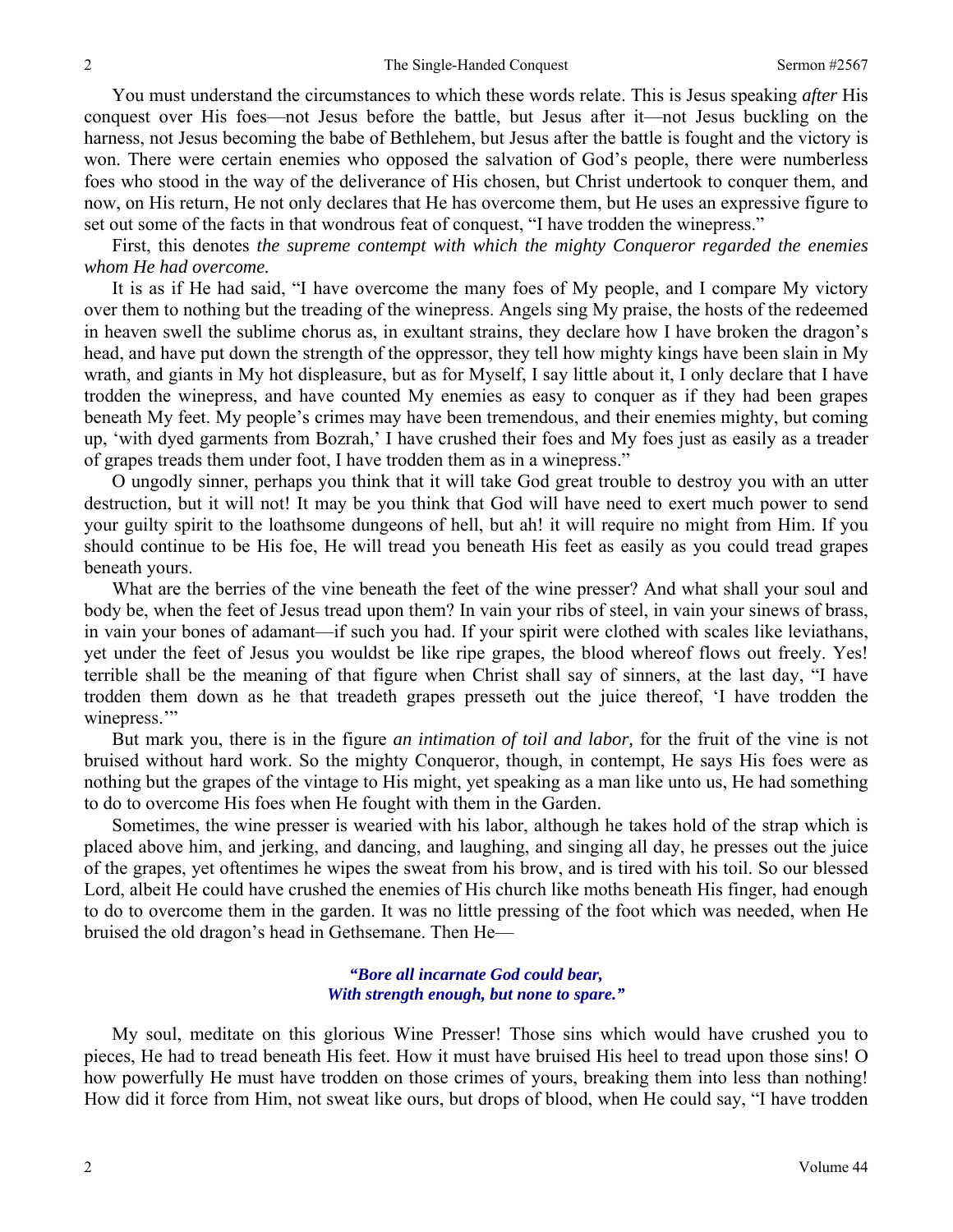the winepress." Yet, toil as it was, labor as it might be, costing Him tears and groans, He could say, "I have done it, the great work is fully accomplished, 'it is finished,' 'I have trodden the winepress alone.'"

Moreover, in the figure employed, *there is an allusion to the staining of the garments.* We see it is so in the verse before the text, "Wherefore art thou red in thine apparel, and thy garments like him that treadeth in the wine vat?" The garments of the wine presser would naturally be sprinkled over with the juice, spirting up from beneath his feet.

Ah, my soul, stand here, and solemnly contemplate your Savior, sprinkled with His own blood! Look at Him, when but eight days old, already shedding blood for you! And go you on to the time when He commenced the shedding of His blood again in Gethsemane's garden! Mark you how, in one gory robe, He is enveloped, not like the kings of the earth, in garments of Tyrian dyed purple, but like the King of misery, dressed in a crimson robe of blood.

Go you, and mark the blood as it flows from His temple, when the thorn crown lacerates His brow! Weep, when the accursed flagellation of the cruel Roman is tearing off, thongfull after thongfull of His quivering flesh! Pursue Him in His weary *via dolorosa,* as He treads the streets of Jerusalem! Stop you, and see how each stone on which He treads is stained with His precious blood! Then mark how His hands begin to gush down streams of blood, as the rough iron tears them asunder! See Him now crucified, hung upon the cross, plunged into the lowest depths of misery!

> *"See from His head, His hands, His feet, Sorrow and love flow mingled down Did ever such love and sorrow meet, Or thorns compose so rich a crown?*

*His dying crimson, like a robe, Spreads o'er His body on the tree."* 

O Jesus, from the crown of Your head to the sole of Your foot You were sprinkled with blood! Your inward man was stained with blood, and your outward man too, you were all over blood, You glorious Presser of our sins beneath Your feet! We will not ask again, "'Who is this that cometh from Edom, with dyed garments from Bozrah? this that is glorious in his apparel, traveling in the greatness of his strength?" We know why Your garments are red, You have trodden the winepress of the wrath of God.

Thus have we explained briefly, as best we could, the interesting figure employed by our Lord.

**II.** And now we come to consider THE GLORIOUS FACT STATED, "I have trodden the winepress."

Christian, I want you a moment! Come with me, my brother—not to heaven, nor to hell, but to the great winepress which the Savior trod. You understand the form of the Eastern winepresses, how they were built up in order that a great quantity of grapes might be put into them, to be trodden by the foot of the wine presser? Come you here then, and look over the edge of this great winepress, in which your Savior stood and trampled on your behalf, gaze down into its depths.

The first thing that you will see in that winepress is *your sins.* Look down attentively. In the middle of the winepress there are the crimes of your youth, like unripe grapes lying there in thick clusters. There lie the sins of your manhood, dark with the black juice of Gomorrah. Do you see them, like the grapes from the vine of Sodom? And see you not the full clusters, like the vine of Sibmah. Look you there, and see the fruits of your middle age, and there the sins of your old age too! They are all put into the mighty winepress.

Come then, you chief of sinners, there lie your sins, and there lie mine, all mingled in one mighty heap! But stay, the Wine presser enters, and puts His foot on them. Oh! contemplate how He presses them, do you see Him in Gethsemane, treading your sins to pieces? Come, and look again. There lie the skins—the broken skins—of all your guilt, but there is no guilt there, and there are no crimes there now. They are gone, gone, gone! He says, "I *have* trodden the winepress." Look back upon those sins and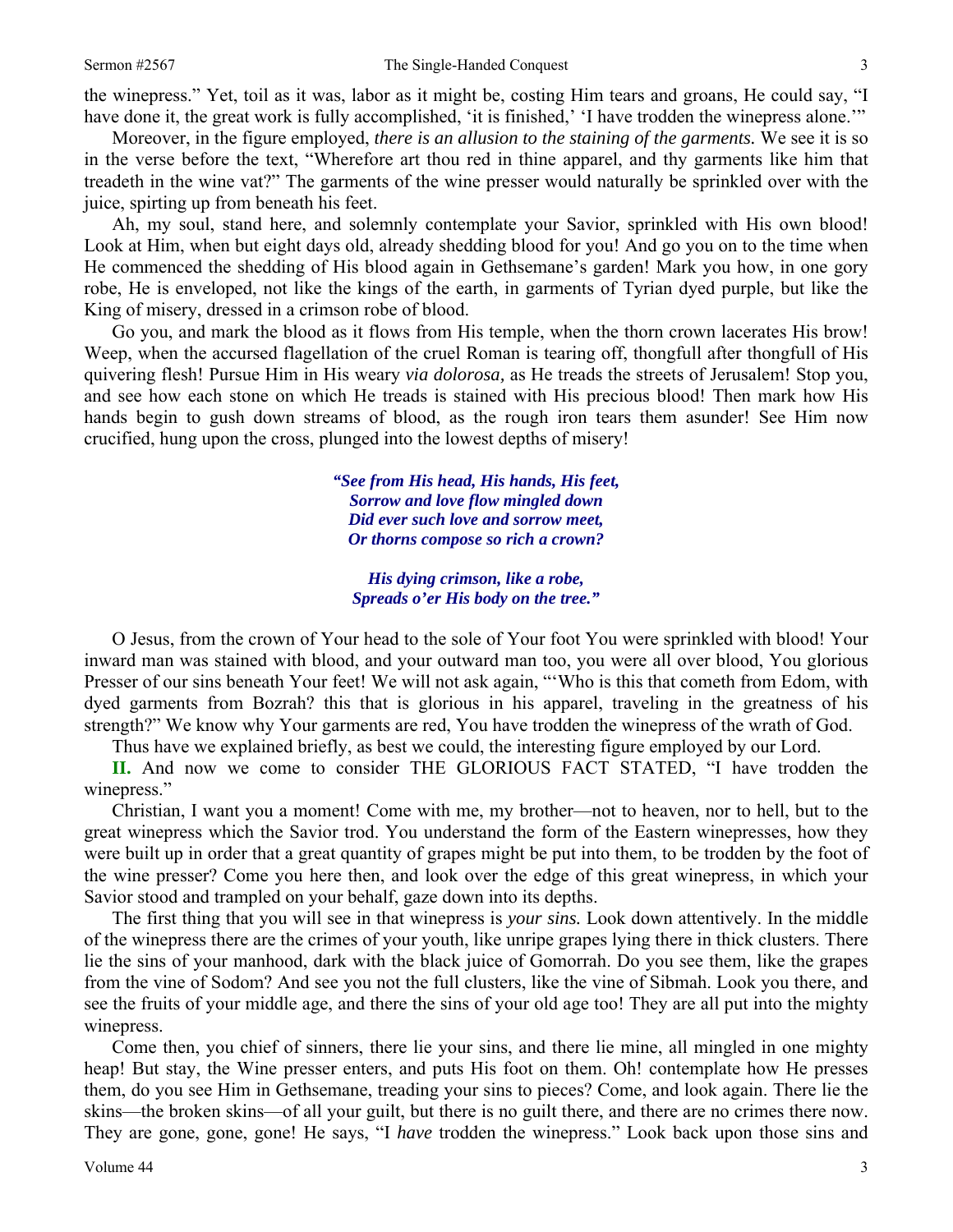weep, for they are your sins still, but at the same time, weep not with bitter and despairing anguish, as if you would be punished for them, for all the black juice, the venom of your guilt, is pressed out, and has run away. Christ has caught it in His cup of gall, and drained it to its very dregs.

I bid you look down there, for if you have eyes of faith, you will see all your sins destroyed. Do try and look, let not the devil put his hands before your eyes, but look you, and if some dark crime, unconfessed to man, still rankles in your bosom, look, it is there! And if some cruel injury to your neighbor, or some dire crime to your Maker, still haunts you, look you, there it is—it is trampled on just as much as the other. Little sins and great sins too, all, are trampled to pieces, nor could you find one of them even by diligent seeking.

## *"Did I search to find my sins, My sins could ne'er be found."*

They are there, believer, trodden into less than nothing! They are gone, they are all gone! "Who shall lay any thing to the charge of God's elect? It is God that justifieth. Who is he that condemneth? It is Christ that died, yea rather, that is risen again, who is even at the right hand of God, who also maketh intercession for us." Look you there, Accuser, into the winepress! Look there, Conscience, into the wine vat! Look there, Satan! Do you see the bruised pieces of my former sins? They are all gone, my sins have ceased to be.

## *"Covered is my unrighteousness; From condemnation I am free."*

But come, believer, and you will see next, something in Christ's winepress which perhaps, you did not expect to see. There is *Satan* lying, with bruised head. How often does he come to afflict you now! How terribly does he sometimes roar in your ears, and tell you that hell must be your portion! How does he seek to keep you from your Savior's blood! How frequently has he striven to deprive you of peace, although God loves you!

I beseech you, tell Satan this night to come with you to the wine vat of Gethsemane, and when he looks in there, he will see himself. Ay, take Satan, and put him into the wine vat, and Christ will bruise his head again for you. But there he is, Christian! Do not fear that he can hurt you, he may torment, but he cannot destroy you, for he is chained. He may roar, but he cannot bite, he may frighten, but he cannot injure you, he may startle, but he cannot devour you. He goes about, seeking whom he may devour, but he may not devour you. He may go about and seek as long as he likes, but he will never find you, for the Lord has said concerning you, that you never shall be destroyed.

Whenever you have a sharp conflict with Satan, tell him about the wine vat, and rejoice over him, and as Luther said, "Laugh at the devil." Laugh at him, and tell him to remember Gethsemane's wine vat, ask him what he thinks of that, and how he likes the bruising he received there. It was a desperate blow which he gave our Lord in Gethsemane, but it was a heavier blow that our Lord gave him when He took away his power, extracted his sting, and left him—still, an enemy, but a conquered one, for Christ trampled him in the wine vat.

Look again, Christian! Do you see there—just between your sins and the devil, that lie bruised there—an ugly monster? He is a bony, skeleton-looking thing, do you recognize him? It is your last enemy, "The last enemy that shall be destroyed is *death."* Look at him. Do you note that his skull is broken, and his bones are broken too? Do you mark how death is now a dismantled monarch?

There he lies, and yet you are afraid of him, though he lies there broken, bruised, battered, injured, ruined, destroyed! There they are—death, the devil, and your sins together, an infernal trio, forever trampled beneath the mighty Conqueror's feet! He said, "O death, I will be thy plagues; O grave, I will be thy destruction," and so He was, and henceforth, to the wine vat we will go, whenever our adversaries disturb and afflict us.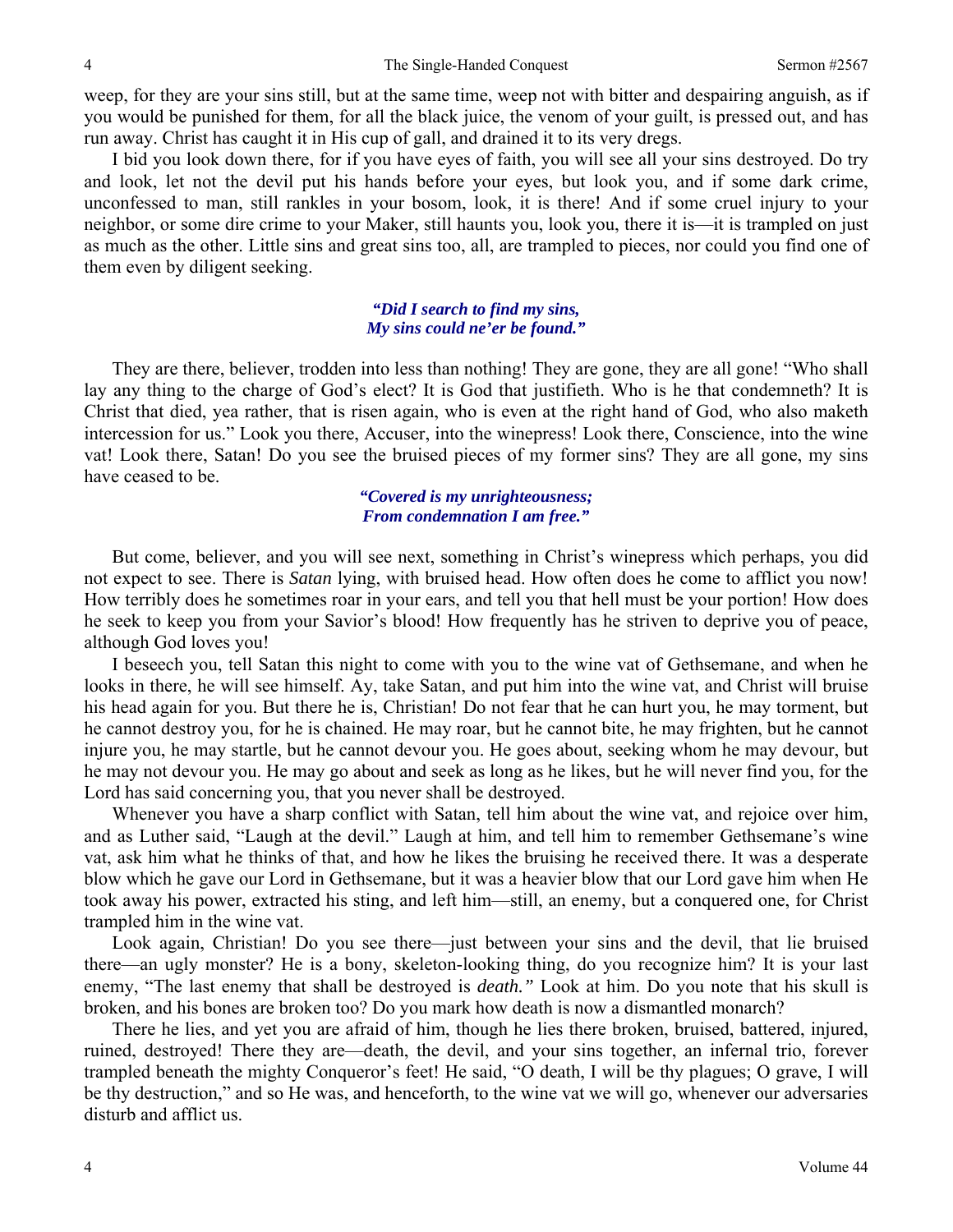What else have you to oppose you, Christian? I do not know what it is, but it is all here. Whatever your enemy, go you, look into the wine vat, and see it dead there. Giant Despair took the pilgrims to a place where he showed them the bones of certain pilgrims that he had devoured, and told them it would assuredly be so with them. Do you, with all your doubts and fears, just as Despair did with the pilgrims, say to them, "Doubts and fears, do you see the bones of my old doubts and fears that have been trampled there? In a day or two, you shall be with them." Take today's sins, and tell them that they shall be just where yesterday's were—drowned in the blood of Jesus, and slain by His blessed sacrifice.

And when Conscience convicts you of your crimes, take him to this winepress. It will lay any ghost of guilt if you take it there, for it is written, *"I have trodden* the winepress alone." It is done, it is finished, sins, doubts, fears, hell, death, destruction, and self too—all are trodden beneath the conquering foot of Jesus, the Wine presser, who has "trodden the winepress alone."

**III.** Now, Christian, come you to consider THE SOLITARY CONQUEROR DESCRIBED, "I have trodden the winepress alone."

The great lesson God will teach the world is, "I am God, and beside me there is none else," and especially in redemption, He will have it that the glory shall be all His. Hence, Christ never allowed any to share with Him the toil of redemption, nor will He suffer any to share the honors of it. And moreover, there was no one who could help Him, none could take any part in the work of redemption, since there was none able to bear so much as an atom of that mountain of His people's guilt which pressed upon His heart, and none able to drink so much as a tithe of a drop of that cup which He had to drink to the very dregs. He did it all alone, as the fifth verse of this chapter declares, "I looked, and there was none to help; and I wondered that there was none to uphold: therefore mine own arm brought salvation unto me; and my fury, it upheld me."

Come now, believer, and let us look at the lonely Jesus. How lonely He was in this world, during the few short years of His ministry! I think there never was such a lonely man, living among so many, as the Lord Jesus Christ was. He stood in the crowd, and the congregation listened to His preaching, and though many heard with joy, there was no one who could give such sympathy as He needed. He went to a solitary place, and talked with His disciples, but they could not sympathize with Him. John did so a little, for he laid his head on Christ's bosom, but it was poor sympathy that even John could give.

Jesus must have been to a very great extent always a most lonely man. Who so pure, that they could match His unsullied purity? Who so perfect, that they could abide with immaculate perfection? Who so wise as to talk with the Wonderful Counselor? Who, so far-seeing as to be able to commune with the Prophet of all the ages? Who so benevolent as to speak with the gracious Jesus, and who so sorrowful as to be a fit companion for the "Man of sorrows and acquainted with grief"?

His loneliness increased as His heaviest sorrows came upon Him. When He was in the garden of Gethsemane, He trod the winepress all alone. I think I see our Savior, like the true man that He was, clinging a little to His fellows, He says, "Peter, James, and John, the other eight may go away—Judas has already gone—they may rest there, at that end of the garden, you come with Me, for I am about to be exceedingly sorrowful." He takes them with Him. Ah! but He feels that it would not do to have them with Him while He struggles, for they would die if they were to see His face then. His was so terrible a countenance when His body was racked with pain, and His soul was bearing the load of our guilt, that they must inevitably have been stricken with death if they had looked upon that face of sorrow.

What heavy drops of bloody sweat flowed from Him in His agony! Still He clung to the three disciples, as if He wanted some companionship, but oh! how sorrowful it was to Him, when He came back, to find them all sleeping!

Do you not think you see Jesus looking on His three slumbering disciples? There they lie! He goes to them three times, as if He sought some help from man, as if He had hoped that they would condole with Him, for that was all they could do in His grief. Thrice He goes to them, and the third time He says, "Rise, let us be going: behold, he is at hand that doeth betray me." Surely, now they will rally round Him. They do for a moment, for Peter, with his sword, smites off the ear of Malchus; but soon, "All his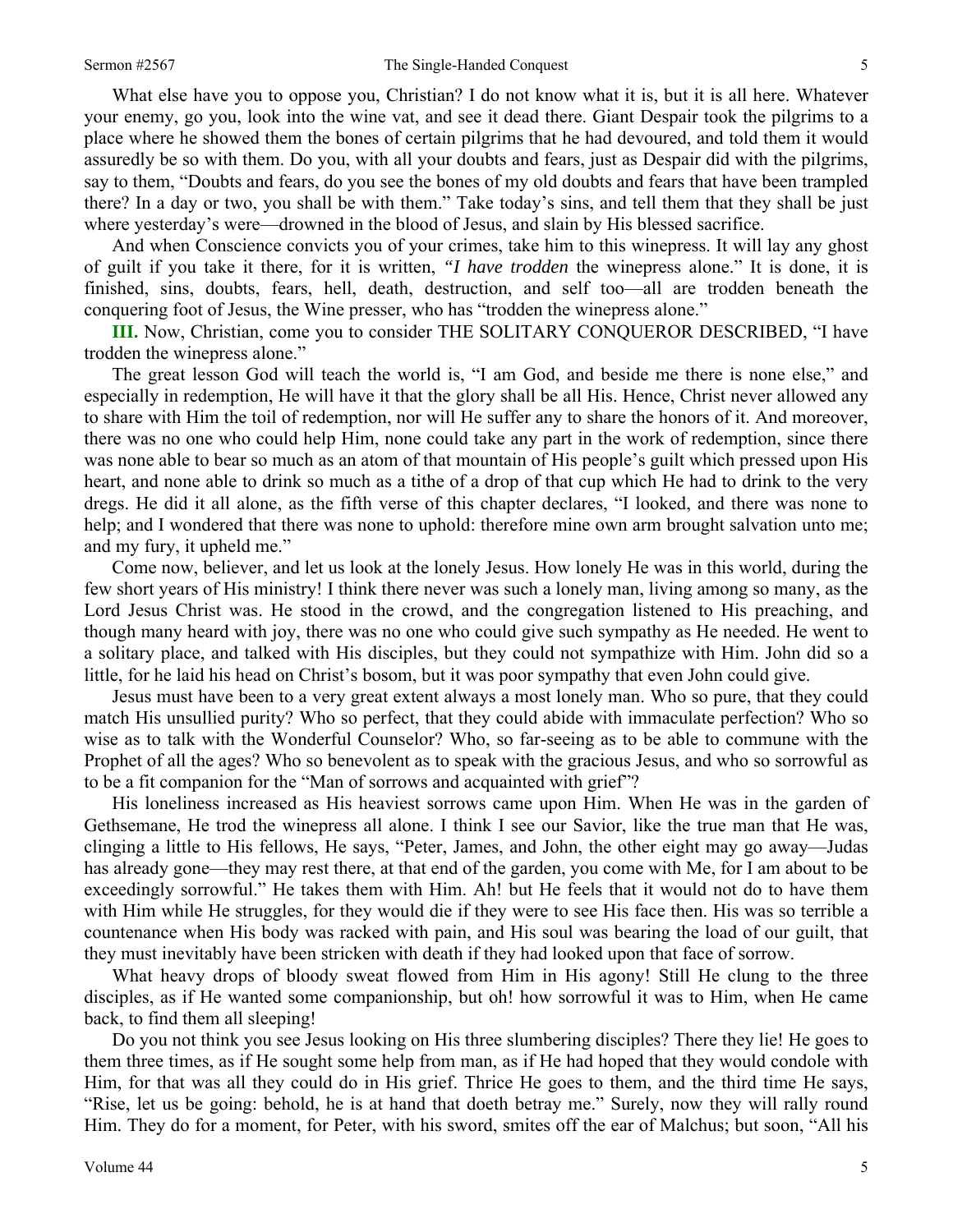disciples forsook him and fled." He is taken prisoner by the men with swords and staves. O earth, has He no friend? O heavens, have ye no friend for Jesus? Where is Peter? He said, "Though all men shall be offended because of thee, yet will I never be offended." Where is John? He has fled, there is no one to be with Jesus, no one to help Him, they take Him before the council, but there is no one to declare His innocence; He stands up in the hall, but there is no one with Him. Yes, there is one, but hark at Him! He says, "I tell you, I know not the man." Soon, Peter is cursing and swearing almost before his Master's face!

And now He goes up to Calvary, and still there is no one with Him, until, when He is hanging on the cross, those blessed women come to lift their sorrowful eyes up to their beloved Lord, and melt their hearts away in tears. And when the darkness gathered round, so that He could see no one, He was alone, alone, alone, in thick, impenetrable gloom. Hear Him cry, "Eloi*,* Eloi, lama sabachthani?" which is, being interpreted, "My God, my God, why hast thou forsaken me?" Then He could cry, "I am treading the winepress alone, and of the people there is none with me."

When He was buried, nobody slept in the grave with Him, no other started from the same sepulcher on the resurrection morning. Ah, Christian! never associate anyone with Jesus in the work of redemption, but think you well, that this stands forth as a great cardinal truth, that Jesus has trodden the winepress alone, and therefore, He is ALL IN ALL.

**IV.** Now this brings us, having briefly passed over the other points, to SOME SWEET AND SALUTARY CONSIDERATIONS SUGGESTED by this most blessed and sacred subject.

The first inference is, *there is no winepress of divine wrath for you, O believer, to tread!* If Jesus trod the winepress, and trod it alone, you shall never have to tread it. What mistakes Christians often make in this matter! You will hear one say, that such and such a good man was punished for his transgressions, and I have known believers think that their afflictions were punishments sent from God on account of their sins. The thing is impossible, God has punished us, who are His people, once and for all in Christ, and He will never punish us again. He cannot do it, seeing He is a just God.

Afflictions are chastisements from a Father's hand, but they are not judicial punishments. Jesus has trodden the winepress, and He has trodden it alone, so we cannot tread it. How often have you thought that God would make you feel the weight of some of your sins, that He would cause you to suffer for some of your guilt! Ah, no! Jesus says, "I have trodden the winepress," and if you had to tread it, if you had to suffer the smallest pang of punishment for your iniquities, Christ could no more say, "I have trodden the winepress alone." He has done it completely, and there is no punishment reserved for you. For you there are no flames of hell, for you no punishment, for you no rack, you are freely acquitted, you are fully discharged, nor can you ever be again condemned. Christ, once for all, has trodden your sins beneath His feet, therefore, you never, never can be punished for them.

What say you to this, you seekers after truth? It may be, you have heard the doctrine taught that Christ was punished for the sins of everybody, and yet that many people are punished for their own sins. You will never find peace or comfort in that doctrine, it is so untrue, so unjust to God, so unsafe for man.

We are taught, from the Holy Scriptures, that God has made His Son to be the Substitute for all His people, and "hath laid on him the iniquity of us all," and not one of "us"—the people for whom Christ was punished—can ever be ourselves punished. If Jesus did endure our punishment, we stand on this broad ground of unalterable justice, that God cannot, consistently with His nature (and He can do nothing inconsistent with it), ever punish us any more.

O, rejoice Christian brethren, that ours is a solid foundation! The elect—all who are united to Christ by a living faith—have been punished in Christ, and now they stand in Him, "fair as the moon, clear as the sun, and terrible as an army with banners," none can lay anything to their charge. "There is therefore now no condemnation to them which are in Christ Jesus, who walk not after the flesh, but after the Spirit." Glorious God! unto You be praise, unto us be shame, that we do not better love and more fully value this inestimable doctrine of substitution, and its necessary consequences of complete justification!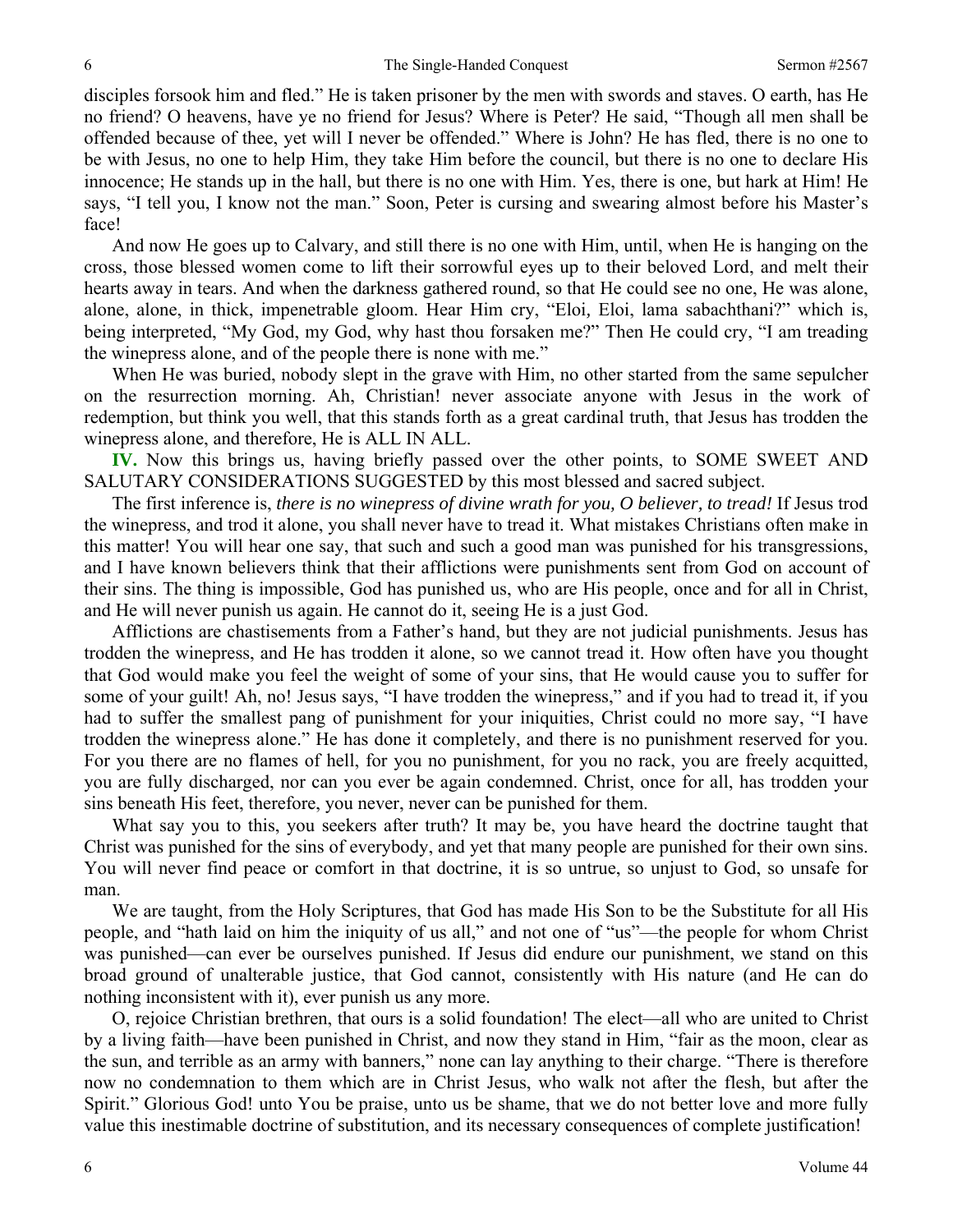*"Remember, Lord, that Jesus bled, That Jesus bow'd His dying head, And sweated bloody sweat: He bore Thy wrath and curse for me In His own body on the tree, And more than paid my debt.* 

*Surely He hath my pardon bought, A perfect righteousness wrought out. His people to redeem: O that His righteousness might be By grace imputed now to me, As were my sins to Him!"* 

Another thought for you, O child of God, is this! *There are winepresses of suffering, although not of punishment, which you will have to tread.* But I want you to remember that *you will not have to tread these winepresses alone.* Tell a little child to go down a lonely lane on a dark night, and the child says, "Mother, I don't want to go there." "I will go with you," says the mother. "Then I will go," says the child, "I will go anywhere with you."

Ah, Christian! there are many dark lanes for you to go down, but you will not have to go there alone! There are many winepresses—not of God's wrath, but of His chastening hand—for you to tread, but you will not have to tread them alone. Oh, is not this a truth that ought to ravish our hearts? We shall never tread the winepress alone.

Minister, you go to your pulpit, but if God has sent you, you will never go alone, your Master's feet are behind you, and your Master Himself stands by you. Deacons, you have sometimes to steer the church in troublous waters, you need great wisdom, but there is an Arch-deacon with you, you shall not go to your labors alone.

Sunday school teacher, you go to your class with earnestness, and you think you teach alone. Ah, no! there is another Teacher sitting by you, who can teach better than you can, for He teaches hearts, while you teach only heads; He teaches souls, while you only teach bodies; He will teach for you. O daughter of affliction, you who lie on your bed of languishing, you lie not there alone! It is not an angel there that shades your head with its pure wing, but it is Jesus who stands and puts His pierced hand on your burning brow.

You dying saint, you fear to die, but you shall not die alone. Jesus turns Bed-maker to each one of His people, David says, "Thou will make all his bed in his sickness."

> *"Jesus can make a dying bed Feel soft as downy pillows are, While on His breast I lean my head, And breathe my life out sweetly there."*

What is your trial, Christian? "Oh, a dark one!" say you. It may be so, but His rod and His staff shall comfort thee, His right hand shall guide thee. What is your grief, Christian? "Ah, a deep one!" say you. But "when thou passest through the waters," Jesus whispers, "I will be with thee; and through the rivers, they shall not overflow thee: when thou walkest through the fire, thou shall not be burned; neither shall the flame kindle upon thee."

In the old *Pilgrim's Progress* I used to read in my grandfather's house, I remember the picture of Hopeful in the river holding Christian up, and the engraver has done it very well. Hopeful has his arm around Christian, and lifts up his hands, and says, "Fear not, brother, I feel the bottom." That is just what Jesus does in our trials, He puts His arm around us, points up, and says, "Fear not! the water may be deep, but the bottom is good." And though the cold streams of trouble rush down the river, do not fear,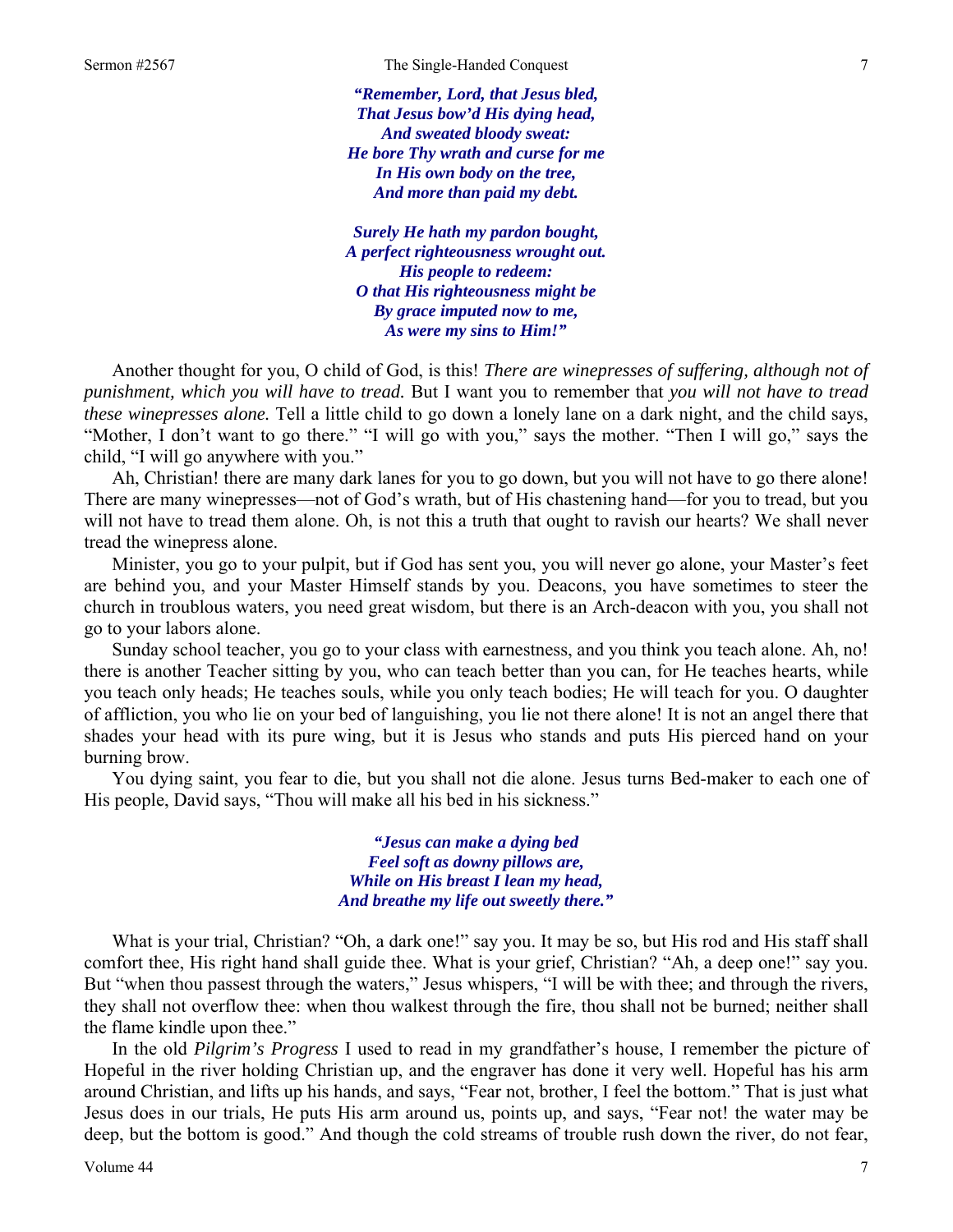Christ is with you passing through the river, you will not have to pass through it alone. He trod the winepress for us, but we shall never have to tread it, it would be an ill day for us, beloved, if we had to tread it.

Some of God's people have tried to do a little for themselves, and tried to do it alone, but they have made a sorry mess of it. If we seek to do aught in our own strength, it is all over with us, but he who lives with Jesus, and begs Him to be with him, shall find Him with him in winepresses, in Gethsemanes, and in Gabbathas, and if it were necessary that we should be crucified on Calvary, we would find Christ on Calvary crucified with us there. You will not, Christian, have to pass through the river without your Master.

We remember an old tale of our boyhood, how poor Robinson Crusoe, wrecked on a foreign strand, rejoiced when he saw the print of a man's foot. So is it with the Christian in his trouble, he shall not despair in a desolate land, because there is the footprint of Christ Jesus on all our temptations and troubles. Go on rejoicing, Christian, you are in an inhabited country, your Jesus is with you in all your afflictions and in all your woes. You shall never have to tread the winepress alone.

But lastly, you servants of the living God, since Jesus trod the winepress alone, I beseech you bear with me while, for my Master's sake, I bid you *give all things to Him.* Alone He suffered, will you not love Him alone? Alone He trod the winepress, will you not serve Him? Alone He purchased your redemption, will you not be His property, and His alone? Oh, have you given half of yourself to the world, and only half to your Master? Did the world ever bless you? Did the world redeem you? Was the world crucified for you? Did the world tread the winepress for you? No, then give not the world a portion of your heart.

You have some dear relative whom you love with all your soul, but take heed, O Christian, that still your heart is set most on your Lord! Did that friend tread the winepress for you? Did that friend drink the gall for you? Did that friend suffer for you on the cross? Nay, then let Jesus stand first and foremost, let Him sit King upon the throne, and no one else save He.

And when you daily go forth to labor, take you good heed that you labor not for self, or pleasure, or any worldly object, but that you labor for Jesus. If the world says, "Come with me, and I will show thee all manner of delights," reply, "O world! I cannot come, I never saw your foot in the winepress." Does lust invite you? Cry. "O lust! I cannot love you, for you never sweat a drop of blood for me." Yes, if all the world's inhabitants should open wide their loving arms, to beseech you to come in and forsake your Lord, answer, "No, no, you did not tread the winepress, and that is all I care for. Jesus trod the winepress alone, and I will give myself wholly to Him."

Halfhearted Christians, you who divide yourselves in two, giving one half to Christ and the other to lust, you are not the Lord's, "Ye cannot serve God and mammon." There can be only one Master and one Lord, because there was but one Redeemer, one Friend, one Governor, One whom we live on, for whom we would even dare to die, because there is only One who dared to die for us. Never, I beseech you, Christians, and I beseech myself also—for I plead with myself when I plead with you—never forget this, Jesus trod the winepress alone, and always take care that you have Him alone as King in your heart.

If you ask me tonight to paint redemption, I shall have to put only one figure in the picture. We may paint groups when we depict creation, for the morning stars sang together, we may paint groups when we picture the resurrection, for an angel rolled away the stone, but if we paint redemption, there can be but one figure, and that figure is "the Man Christ Jesus." So, if you would have a painting in your heart, I bid you paint no groups upon the canvas of your soul, but ask God's Holy Spirit to paint on it one name, one lovely Being, one adorable Personage—Christ, who trod the winepress alone.

Queen Mary said that, when she died, they would find the word "Calais" written on her heart. Ah, Christian! live so that, when you die, all will know that the name "Jesus" is printed on your heart, for it is certain that your name is deeply cut on His very heart, and on His hands, and on His brow, it is written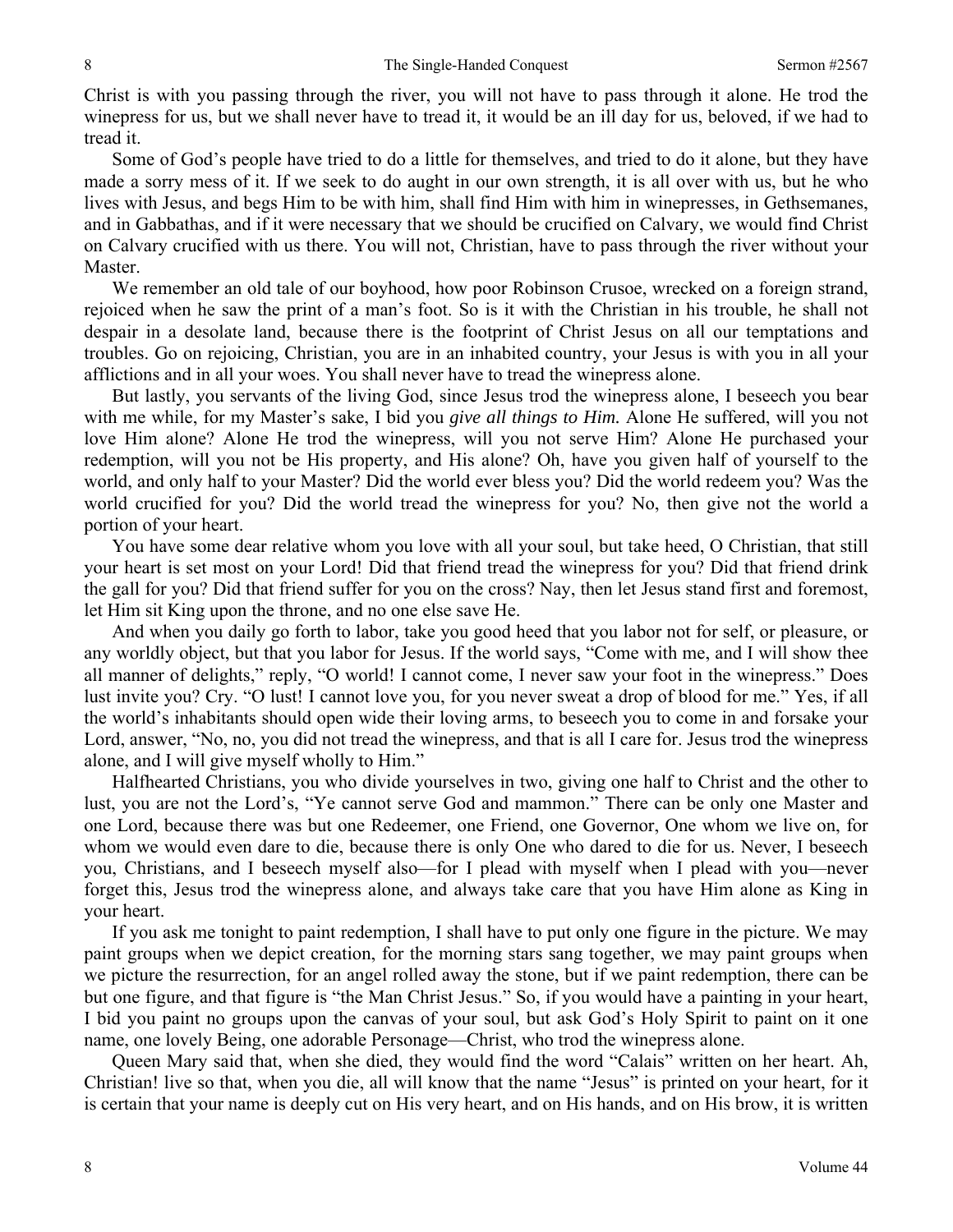in precious blood. Do you give Him, not only the best place in your heart, but all your heart, often do you sing—

> *"Prone to wander, Lord, I feel it; Prone to leave the God I love— Here's my heart, oh, take and seal it, Seal it from Thy courts above!"*

Brethren and sisters, who will now come into close fellowship with your Lord at His table, may this one idea engross your mind, that it is—

> *"None but Jesus, none but Jesus, Can do helpless sinners good."*

And you despisers of the cross, oh, let me tell you that you are as grapes in the winepress! If you die ungodly, unsaved, unrighteous, unforgiven, you must be cast into the great wine vat of the wrath of God, hurled into hell with myriads of your fellows, like grapes fully ripe, cut off by the sickle of the angel, and horrible shall be the day when Christ shall tread on you in His fury, and trample upon you in His hot displeasure. God save you from being put in the wine vat yourselves, may you be able to cast your sins in there instead, that Christ may trample on them!

I cannot close my sermon without recurring to the happy circumstance that on this day, six years ago, I found deliverance myself from the bondage of Egypt, and rejoiced in the liberty wherewith Christ made me free. What if my Master would, by my lips, bring another soul to Himself! What say you, poor trembler? Did you hear the text of this morning? "Look unto me, and be ye saved, all the ends of the earth: for I am God, and there is none else."\*

Did you hear that? Then hear it yet again. And have you looked? If not, oh, look now! Have you looked to Him? If you have not seen Him, still look, and you shall see Him by and by. But look now! It is all He asks you to do, and even that He does bestow upon you. Look now, poor sinner, look now, for Christ's sake, for your soul's sake, for heaven's sake, if you would escape the damnation of hell! Look, and that look shall save you! Catch but one glimpse of that dear head crowned with thorns, get but one glance from His sweet eyes, full of pity, catch but one glimpse of that smiling countenance, or if you cannot look so high, see but the sole of His pierced foot, and you are saved, for still is it written, "They looked unto him, and were lightened." "Look unto me, and be ye saved, all the ends of the earth."

\*In preaching from these words in the morning, Mr. Spurgeon said, "Six years ago, today, as near as possible at this very hour of the day, I was 'in the gall of bitterness and in the bonds of iniquity,' but had yet, by divine grace, been led to feel the bitterness of that bondage, and to cry out by reason of the soreness of its slavery. Seeking rest and finding none, I stepped within the house of God, and sat there, afraid to look upward, lest I should be utterly cut off, and lest His fierce wrath should consume me. The minister rose in his pulpit, and as I have done this morning, read this text, 'Look unto me, and be ye saved, all the ends of the earth; for I am God, and there is none else.' I looked that moment, the grace of faith was vouchsafed to me in the selfsame instant, and now, I think, I say with truth—

> *'E'er since by faith I saw the stream His flowing wounds supply, Redeeming love has been my theme, And shall be till I die.'*

I shall never forget that day while memory holds its place, nor can I help repeating this text whenever I remember that hour when first I knew the Lord."—See sermon #60, *Sovereignty and Salvation*.

Mr. Spurgeon's very full and remarkable record of his experience before and after his conversion is given in Volume 1 of his Autobiography (Passmore and Alabaster).